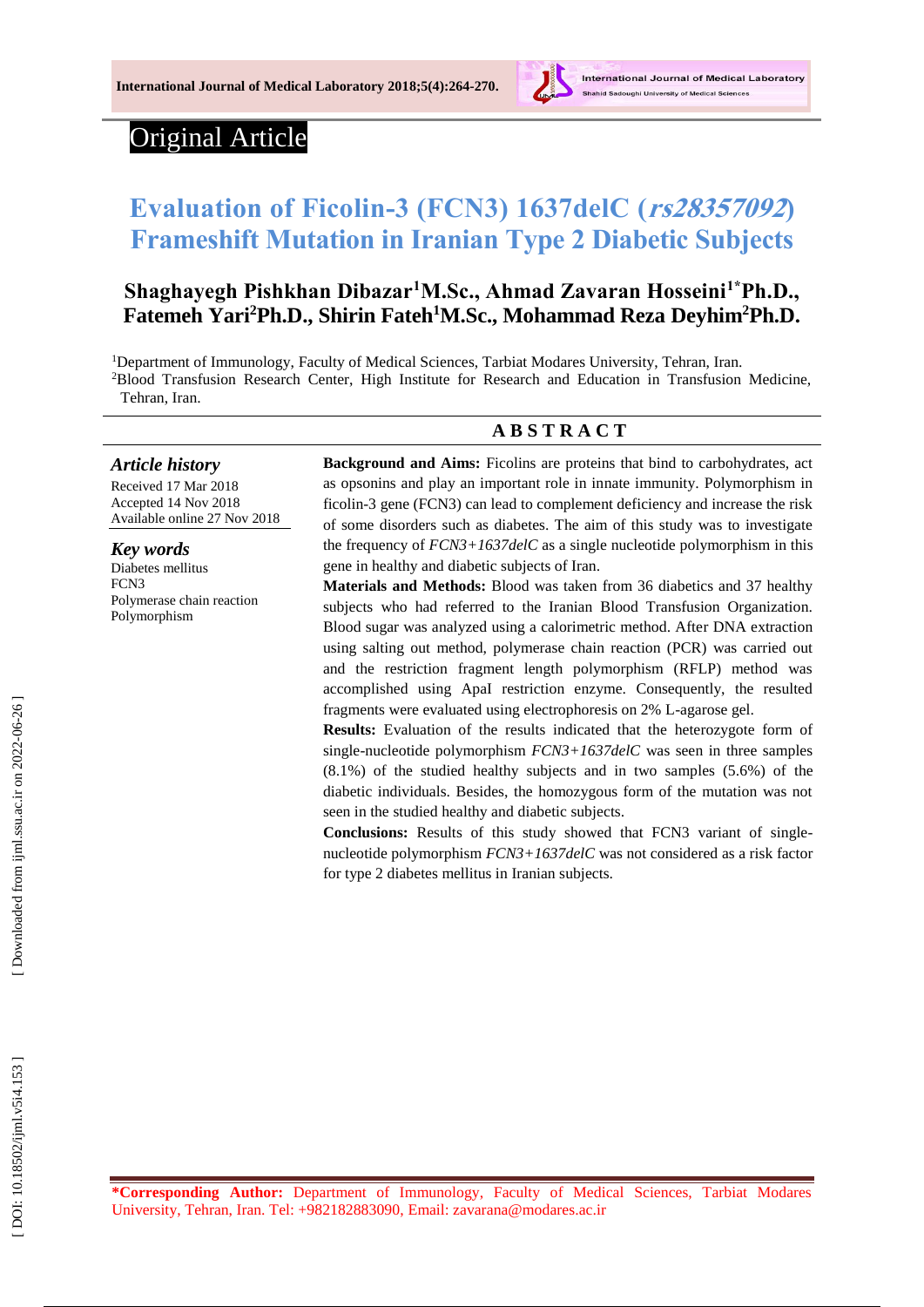# **Introduction**

Ficolins are a set of innate immune molecules that bind to carbohydrate structures and acetylated compounds on the surface of microorganisms [1] and act like opsonins [2]. They also remove dead cells and activate complement system [3]. Complement is an important part of the innate immune system that eventually leads to pathogen lysis and cellular immune activation [4]. Defect in the complement cascade will increase risk of infectious diseases. Ficolins have been recognized in humans, rats, pigs and other animals. In human, they include FCN1 or M ficolin, FCN2 or L- ficolin and FCN3 or Hficolin [2]. FCN3 was primrily recognized as autoantigen in patients with systemic lupus erythematosus. It is a soluble pattern recognition molecule in the lectin complement pathway and the most abundant ficolin molecules in serum [5, 6]. FCN3 gene with 8 exon is located on chromosome 1 (1p36.11) and encodes 299 amino acids [7]. It is expressed primarily in the liver and lungs and at low levels in heart, kidneys, spleen, pancreas and placenta [8]. It binds to N -acetyl glucosamine, N -acetyl galactosamine and D -Focuse [9] and act s as an opsonin in lungs and blood to accelerate the phagocytosis[5] and is involved in the clearance of dead cells [10]. It also interacts with mannose binding lectin associated serine protease and activates lectin pathway of complement [11]. The absence or dysfunction of this molecule inhibits clearance of apoptotic cells so intracellular autoantigens will expose to the immune system by late

apoptotic cells [12], therefore, FCN3 expression patterns and genetic variations (polymorphisms) are involved in the etiology of various diseases or predict them. There is a mutation (single nucleotide polymorphism *FCN3+1637delC*, *rs28357092*) in exon 5 of FCN3 gene that leads to a shift in the reading frame and change in the c -terminal amino acid composition of the protein. The result is that the mutation causes a FCN3 with incomplete fibrinogen -like domain that fails to function properly so that FCN3 defect or deficiency will be observed. Homozygosity for this mutation is associated with severe recurrent infections and complement deficiency syndrome [10]. Complete lack of FCN3 is associated with impairment in removal of cellular residues and endogenous waste [13, 14], acute ischemic stroke [15], recurrent pulmonary infections, brain abscess [16] and type 2 diabetes mellitus (T2DM) [17] .

T2DM is the most common metabolic diseases in the world [18] . . Serum FCN3 varies significantly in individuals with normal glucose tolerance and those with T2DM [19] and low levels of FCN3 can be as a predictive factor in diabetes [17, 20] . The aim of this study was to evaluate the *FCN3+1637delC* frameshift mutation in Iranian T2DM subjects.

## **Material s and Methods**

#### **Subjects**

Thirty six diabetic subjects were chosen according to the American Diabetes Society criteria. The control group was selected from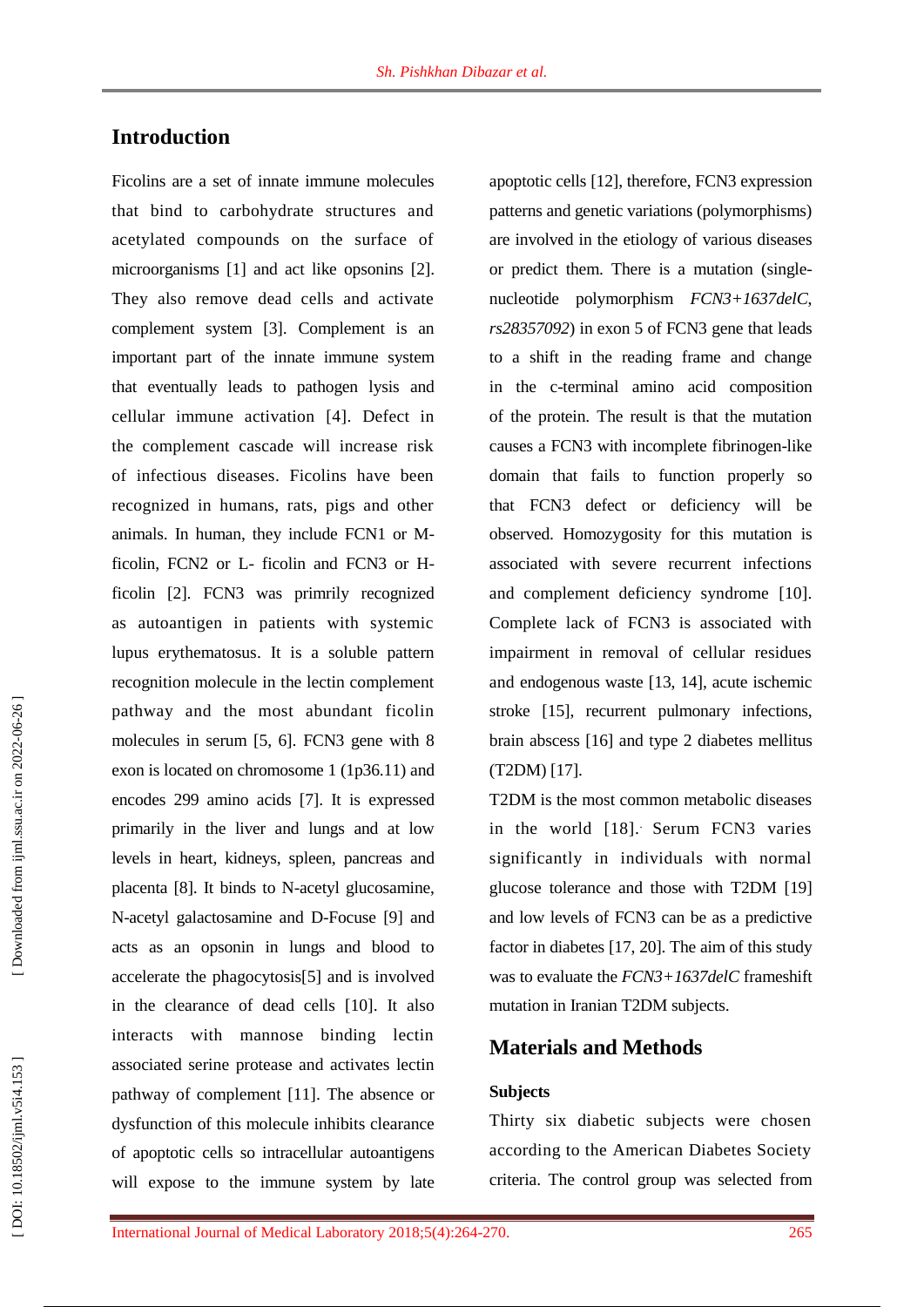37 healthy volunteers who had referred to the Iranian Blood Transfusion Organization based on their normal glucose indices. The mean age of the patients and control group subjects was 56 ±16 and 41±13 years, respectively. The protocol was approved by the Ethical Committee of Tarbiat Modares University, Tehran, Iran .

#### **Blood sugar measurement**

Blood sugar was measured by a diagnostic kit (Darvash, Iran) and Hitachi 911 auto analyzer (Roche, Germany).

#### **DNA extraction**

DNA was extracted from the whole blood samples using salting-out method as below: 1.5 ml of red blood cells lysi s buffer; 0.32 M Sucrose (Merck, Germany), 10 mM Tris -HCl (Merck, Germany), 5 mM MgCl2 (Merck, Germany), and 1% Triton X -100 (Sigma, Japan). The pH was adjusted on 7.5. The buffer was added to the blood samples, then centrifuged at  $1402 \times g$  for 10 min and rinsed. This process was repeated three times. After removing the supernatant, 800 μl of white blood cells lysis buffer was used; 10 mM Tris -HCl, 400 mM NaCl, 2 mM Na2EDTA and the pH were adjusted on 8.2. Subsequently , 100 μl of 6 M NaCl and 600 μl of chloroform were added. Then centrifugation was carried out at 8765×g for 5 min. After collecting the chloroform supernatant, 800 μl of isopropanol (-20°C) was added. In this step, DNA coils was observed and rinsed with 100 μl 70% ethanol at 12000 ×g for 5 min. Ultimately DNA containing microtube was placed in a heat block device (Techne, UK) with 60°C heat. Later 100 μl of distilled water was added and DNA was dissolved. Absorbance was read with Nano

Drop spectrophotometer (WPA, UK) at three wavelengths of 230, 260 and 280 nm. The ratio of 260/280 nm was considered for purity estimation of DNA.

#### **Polymerase chain reaction (PCR)**

PCR was carried out using the primers (exon 5; forward :5′ -GATCACATGGTGTTGGGTGT -3′, reverse: 5'-TTCACTCTTTTCACCCAGGC-3'). For each PCR reaction, 100 ng of DNA was added to the reaction mixture containing a final concentration of 0.4 μM of each primer, 0.2 mM of dNTPs, 4 mM of MgCL2, 1x PCR buffer (pH 8.5), and 5μl/unit of Taq DNA polymerase. The reaction was carried out in a thermal cycler (Rotor -Gene Q, Qiagen) for 30 cycles, with each cycle consisting of 50 s at 94 °C, 32 s at 69°C and 40 s at 71°C. The first cycle was preceded by a denaturation step at 95°C for 4 min, and the last one was followed by an extension step at 72°C for 6 min. Electrophoresis of PCR products was performed with 2% agarose gel in 150 V for 30 min. Gel was stained with ethidium bromide. Amplified fragments were observed under ultraviolet light with a wavelength of 320 nm.

# **Polymerase chain reaction -restriction fragment length polymorphism analysis (PCR -RFLP)**

PCR was followed by PCR -RFLP method. For digestion of the PCR product, 4 μl of PCR product was digested with 10U of the restriction enzyme; ApaI (Fermentase, Germany) according to the kit protocol. Additionally, few PCR product samples of FCN3 gene (exon 5) were sequenced (SinaClon Co., Iran) to resolve the ambiguities.

#### **Statistical Analysis**

Statistical analysis was performed by means of the SPSS v.16.0 (SPSS Inc., Chicago, IL, USA).

DOI: 10.18502/ijml.v5i4.153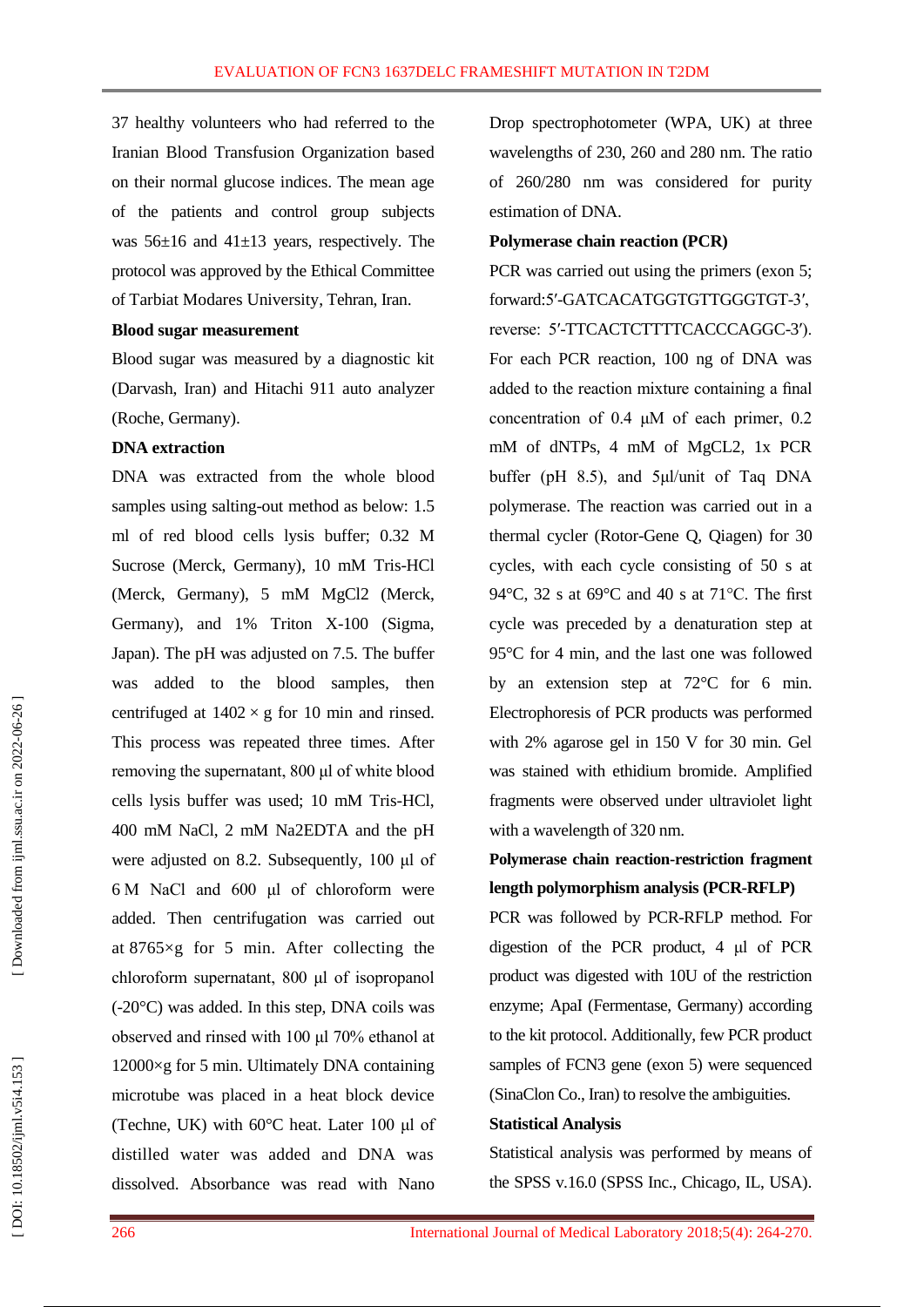Hardy -Weinberg analysis was applied to compare the observed and expected genotype frequencies by chi -square test. Moreover, odds ratios and 95% confidence interval (CI) were estimated for both the patients and healthy controls.

### **Results**

#### **The characteristics of the samples**

The characteristics of the patients and control subjects are shown in Table 1. Blood sugar levels were 212.4±58 (mg/dl) in the patients and  $86.1\pm8$  (mg/dl) in the control group.

#### **PCR -RFLP results**

The extracted DNA samples had high purity (260/280 nm=1.8) and concentration (~300 μg/ml) . FCN3 PCR product size was 650 bp in electrophoresis (Fig. 1). After digestion of the PCR product with ApaI restriction enzyme, the resulting fragments were 266 bp and 384 bp in wild type/ wild type genotype (without polymorphism). In the case of heterozygosity (wild type/deletion

genotype), three bands were detected; 266, 384 and 650 bp (Fig. 2). None of the specimens were homozygote for the mutation (with only the 650 bp). The sequence based typing showed 99% identity of PCR product with human FCN3 gene.

# *FCN3+1637delC* **deletion mutation in the studied subjects**

The allele frequencies and genotype distributions for *FCN3+1637delC* mutation were determined in the case and control subjects (Table 2). According to the data 94.4% of diabetic and 91.9% of normal samples did not show **1637delC** allele of ficolin gene. Totally, 5.6% and 8.1% of the studied samples indicated heterozygosity for this allele in the diabetic and normal samples, respectively (95% CI=0.236 -9.552, p>0.05). Moreover, no significant correlation was identified between the polymorphism of FCN3 and the risk of T2DM in Iranian subjects .

|                            | Patients $(N=36)$ | Controls $(N=37)$ |
|----------------------------|-------------------|-------------------|
| <b>Female: male</b>        | 19:17             | 16:21             |
| Age                        | $56+16$           | $41 + 13$         |
| <b>Fasting blood sugar</b> | $212.4+58$        | $86.1 + 8$        |

**Table 1.** The age and sex status and FBS levels in the studied subjects of this study

Data presented as mean±SD

Table 2. single-nucleotide polymorphism FCN3 +1637delC genotype and allele frequencies; distribution in Iranian patient and control subjects

| Genotype/Allele | Patients N=36 $(\% )$ | Controls N= $37$ (%) | <b>OR</b> | 95%CI           |
|-----------------|-----------------------|----------------------|-----------|-----------------|
| $FCN3+1637delC$ |                       |                      |           |                 |
| WW              | 34 (94.4%)            | 34 (91.9%)           | 1.500     | $0.236 - 9.552$ |
| <b>WD</b>       | $2(5.6\%)$            | $3(8.1\%)$           | 1.500     | 0.236-9.552     |
| <b>DD</b>       | $0(0\%)$              | $0(0\%)$             |           |                 |
| W               | 70 (97.2%)            | 71 (95.9%)           | 1.479     | 0.240-9.122     |
| D               | $2(2.8\%)$            | $3(4.1\%)$           | 1.479     | 0.240-9.122     |

OR= Odds ratio; CI= Confidence interval; WW= Wild type/wild type; WD= Wild type/deletion; DD = Deletion/deletion. There was no statistically significant difference in the distributions of *FCN3+1637delC* polymorphisms between diabetic patients and control subjects.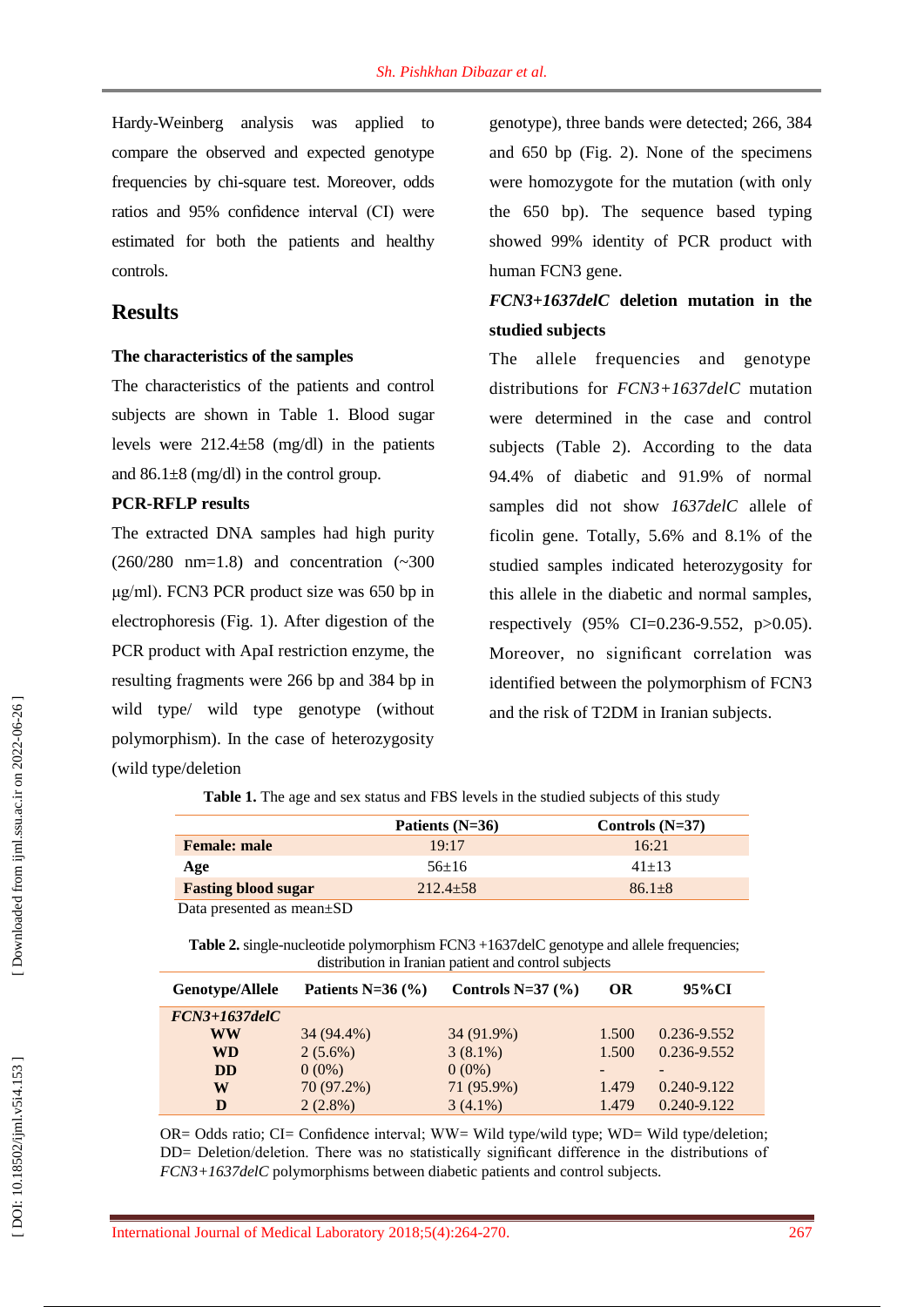

Fig. 1. The PCR product of exon 5 of FCN3 gene. Lanes 1-3; FCN3 PCR product (650 bp), Neg1; Negative control without primer, Neg2; negative control without DNA, 100-bp DNA ladder.



**Fig. 2.** Polymerase chain reaction (PCR)-restriction fragment length polymorphism analysis of FCN3 gene (exon 5) by ApaI restriction enzyme in the studied subjects. Lane 1; Two bands of 266 bp and 384 bp represent wild type/ wild type genotype (without polymorphism), while in the case of heterozygosity (wild type/ deletion genotype), three bands of 266, 384 and 650 bp can be detected in lane 2.

## **Discussion**

In this study, we observed that 5.6% of the diabetic and 8.1% of normal subjects are heterozygous for FCN3 frameshift mutation (*rs28357092*); the frequency of wild type homozygote was 94.4% in diabetic and 91.9% in normal subjects. The results showed higher frequency for wild type/deletion genotype

in Iranian normal subjects compared with other studies. For example in (237) healthy Danish Caucasians, the frequencies of wild type/deletion heterozygote and wild type homozygote were 2.1 and 97.9 percent [7] and<br>about 1.8% of the 1282 immunodeficient patients in Munthe -Fog and colleagues study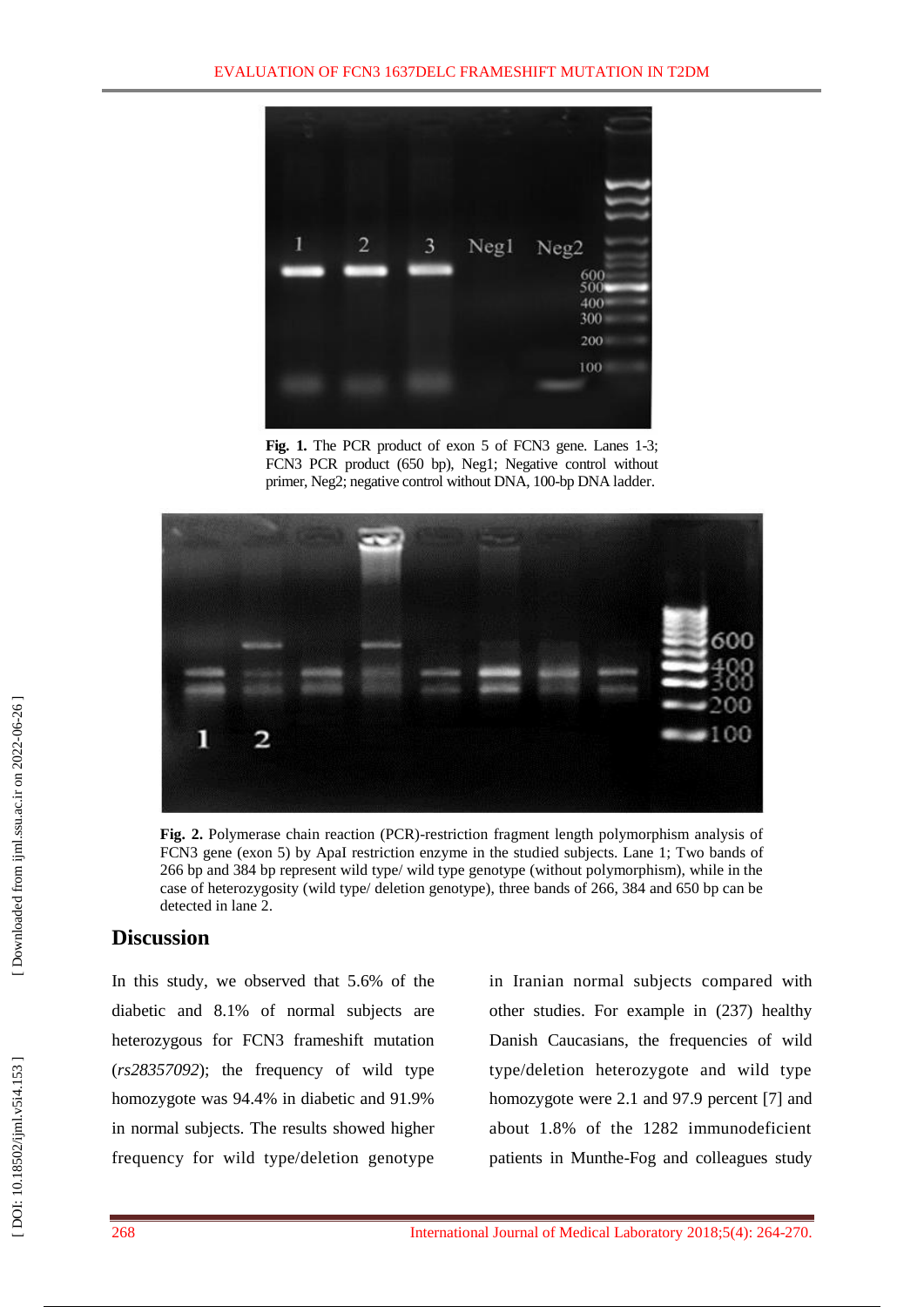were *FCN3+1637delC* mutation, giving rise to an allele frequency of 0.01, which is the same as that observed in healthy white population [21] . The difference between our results and Munthe -Fog may be related to the number of the studied population or the method of the study. In another study, *FCN3+1637delc* polymorphism was assessed in 190 leprosy patient s in contrast to 245 control in Brazil. Allele frequency was 2.4% and 2.2% [22]. Prevalence of heterozygosity for the *1637delC*  allele in 120 mannan -binding lectin deficient Icelandic patient was 4.2% [23].

### **Conclusion**

Our study showed that FCN3 frameshift mutation do not associate with blood sugar levels. Also there was no relation between this polymorphism and the gender. The frequency of FCN3 frameshift mutation (rs28357092) or *FCN3+1637delC* was not statistically significant between the patient and control groups. So there was no association between single nucleotide polymorphism *FCN3+1637delC* and the risk of T2DM in the Iranian subjects. However, with regards to the FCN3 role in the immune system, further studies should be conducted with larger sample sizes.

### **Conflict of interest**

None of the authors have any conflicts of interest to declare.

### **Acknowledgements**

This work has been performed with a grant from Tarbiat Modares University. The authors wish to thank the Iranian Blood Transfusion Organization (Tehran, Iran) for the technical support.

## **References**

- [1]. Hummelshoj T, Fog LM, Madsen HO, Sim RB, Garred P. Comparative study of the human ficolins reveals unique features of Ficolin -3 (Hakata antigen). Mol Immunol. 2008; 45(6): 1623 - 632.
- [2]. Hummelshøj T, Ma YJ, Munthe -Fog L, Bjarnsholt T, Moser C, Skjoedt MO, et al. The Interaction Pattern of Murine Serum Ficolin -A with Microorganisms. PLoS One 2012; 7(5): e38196.
- [3]. Thielens N, Gaboriaud C, Arlaud G. Ficolins: innate immune recognition proteins for danger sensing. Inmunología 2007; 26(3): 145 -56.
- [4]. Runza VL, Schwaeble W, Männel DN. Ficolins: novel pattern recognition molecules of the innate immune response. Immunobiology 2008; 213(3 -4): 297 -306.
- [5]. Matsushita M, Fujita T. The role of ficolins in innate immunity. Immunobiol. 2002; 205(4 -5): 490 - 97.
- [6]. Zacho RM, Jensen L, Terp R, Jensenius JC, Thiel S. Studies of the pattern recognition molecule H -ficolin specificity and purification. J Biol Chem. 2012; 287(11): 8071 -81.
- [7]. Munthe -Fog L, Hummelshøj T, Ma YJ, Hansen BE, Koch C, Madsen HO, et al. Characterization of a polymorphism in the coding sequence of FCN3 resulting in a Ficolin -3 (Hakata antigen) deficiency state. Mol Immunol. 2008; 45(9): 2660 -666.
- [8]. Garred P, Honoré C, Ma YJ, Rørvig S, Cowland J, Borregaard N, et al. The genetics of ficolins. J Innate Immun. 2010; 2(1): 3 -16.
- [9]. Ma YJ, Doni A, Hummelshøj T, Honoré C, Bastone A, Mantovani A, et al. Synergy between ficolin -2 and pentraxin 3 boosts innate immune recognition and complement deposition. J Biol Chem. 2009; 284(41): 28263 -8275.
- [10]. Hein E, Honoré C, Skjoedt MO, Munthe Fog L, Hummelshøj T, Garred P. Functional analysis of Ficolin -3 mediated complement activation. PLoS One 2010; 5(11): e15443.
- [11]. Hummelshoj T, Munthe -Fog L, Madsen HO, Fujita T, Matsushita M, Garred P. Polymorphisms in the FCN2 gene determine serum variation and function of Ficolin-2. Hum Mol Genet. 2005; 14(12): 1651 -658.
- [12]. Honoré C, Hummelshoj T, Hansen BE, Madsen HO, Eggleton P, Garred P. The innate